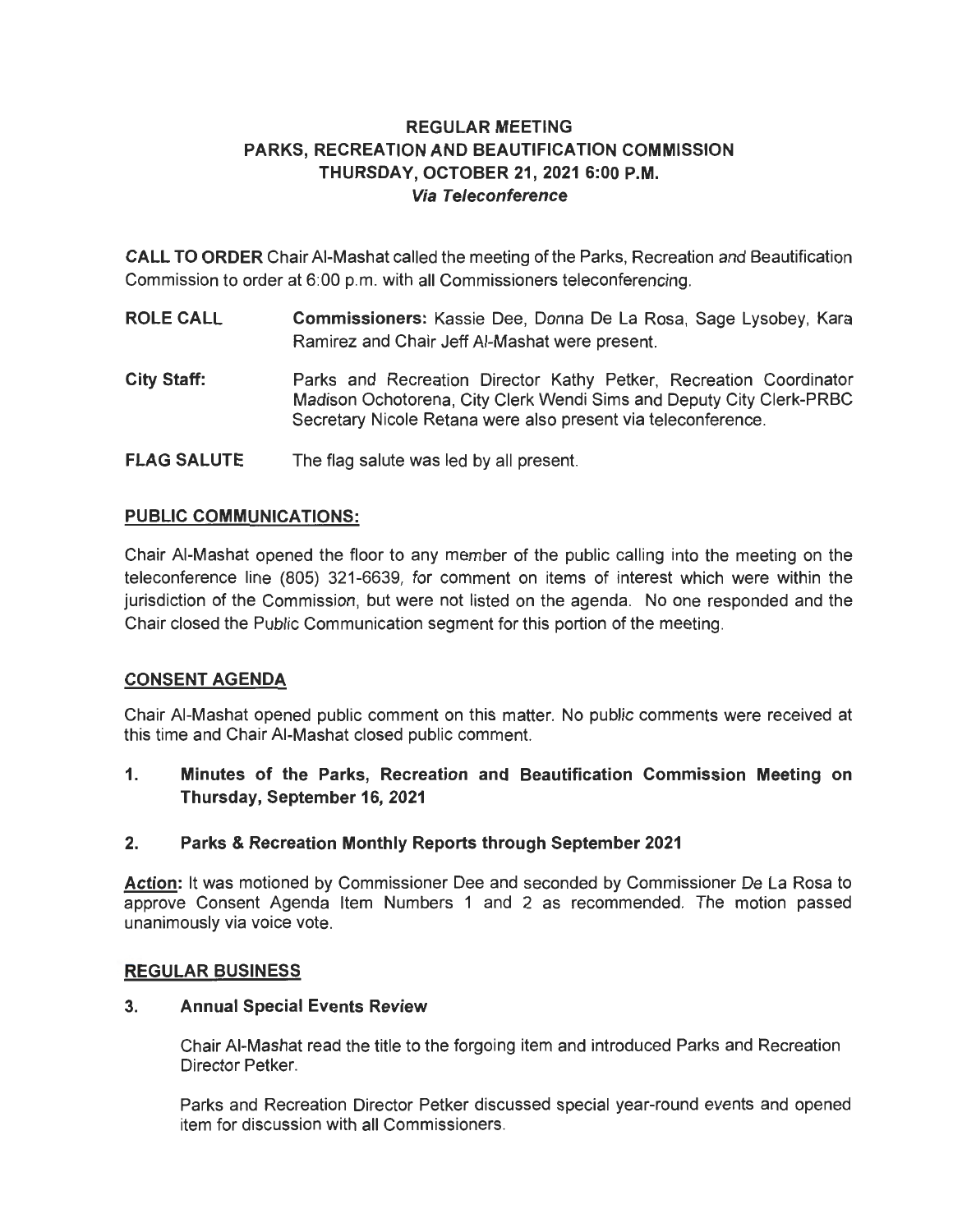Chair AI-Mashat opened public comment on this matter. No public comments were received at this time and Chair AI-Mashat closed public comment.

Chair AI-Mashat suggested the Commission present new ideas at a future meeting.

**Action:** Reviewed and discussed past event ideas to consider trends and new event ideas for the public.

# **4. Allocation of Beautification Funds and Selection of Winners for 'Show Us Your Sign' Contest**

Chair AI-Mashat read the title to the forgoing item and introduced Parks and Recreation Director Petker.

Parks and Recreation Director Petker presented a brief staff report on the allocation of funds of the sale of the Grover Beach signs also, presented the submissions of the sign contest.

Commissioners discussed using the monies for lighting on Grand Ave./off Highway 1; Flag/Art banners; sculpture by the GB60 sign; and adding rope lights to all the trees on Grand Avenue. Also, they selected "Life is Grand" as the winner of the Sign Contest.

Chair AI-Mashat opened public comment on this matter. No public comments were received at this time and Chair AI-Mashat closed public comment.

Chair AI-Mashat suggested the Commission return to the next meeting with at least one new idea per Commissioner.

**Action:** Discussed and choose the winner of 'Show Us Your Sign' Contest and will return to the November 18<sup>th</sup> meeting with recommendations for the expenditure of the street sign sales for beautification projects in the City.

### **PUBLIC COMMUNICATION**

Chair AI-Mashat opened public comment on this matter. No public comments were received at this time and Chair AI-Mashat closed public comment.

### **COMMISSION COMMUNICATIONS**

Chair AI-Mashat mentioned the Commission recognizing citizens with Beautification Awards.

Commissioner Dee requested to be on any sub-committee needed.

### **STAFF COMMUNICATION**

Parks & Recreation Director Petker discussed the recent mailer that was sent to all Grover Beach residents of upcoming events, including the Holiday Parade on December  $4<sup>th</sup>$ . She also discussed the approval by the City Council of the South County Skate Park improvements.